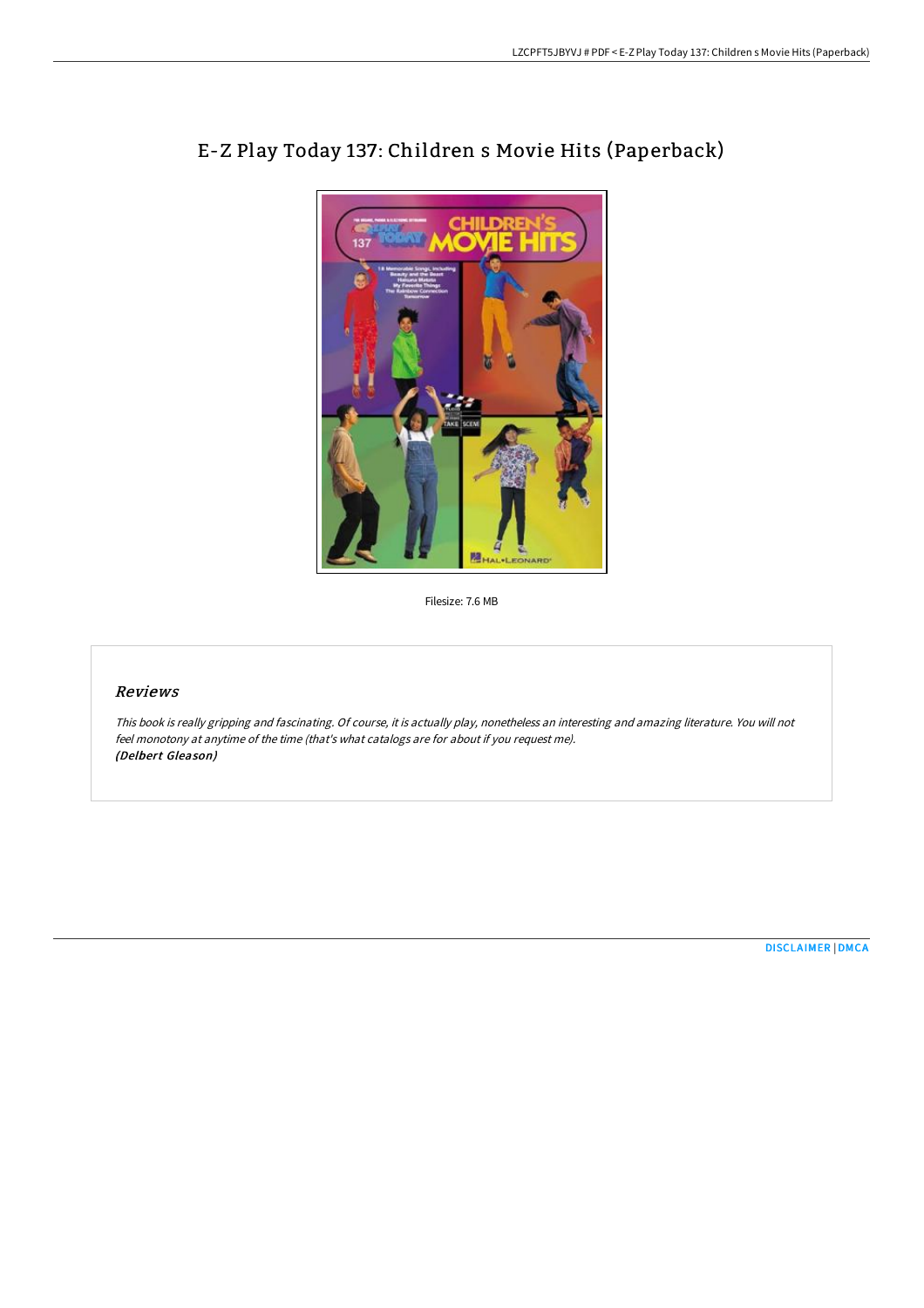## E-Z PLAY TODAY 137: CHILDREN S MOVIE HITS (PAPERBACK)



Hal Leonard Corporation, United States, 2004. Paperback. Condition: New. Language: English . Brand New Book. 18 movie hits kids love, arranged in our world-famous easy-to-play notation! Includes: The Bare Necessities \* Beauty and the Beast \* Candle on the Water \* Chim Chim Cher-ee \* Hakuna Matata \* My Favorite Things \* Raiders March \* The Rainbow Connection \* Tomorrow \* Winnie the Pooh \* Yellow Submarine \* You ll Be in My Heart \* more!.

⊕ Read E-Z Play Today 137: Children s Movie Hits [\(Paperback\)](http://techno-pub.tech/e-z-play-today-137-children-s-movie-hits-paperba.html) Online  $\blacksquare$ Download PDF E-Z Play Today 137: Children s Movie Hits [\(Paperback\)](http://techno-pub.tech/e-z-play-today-137-children-s-movie-hits-paperba.html)